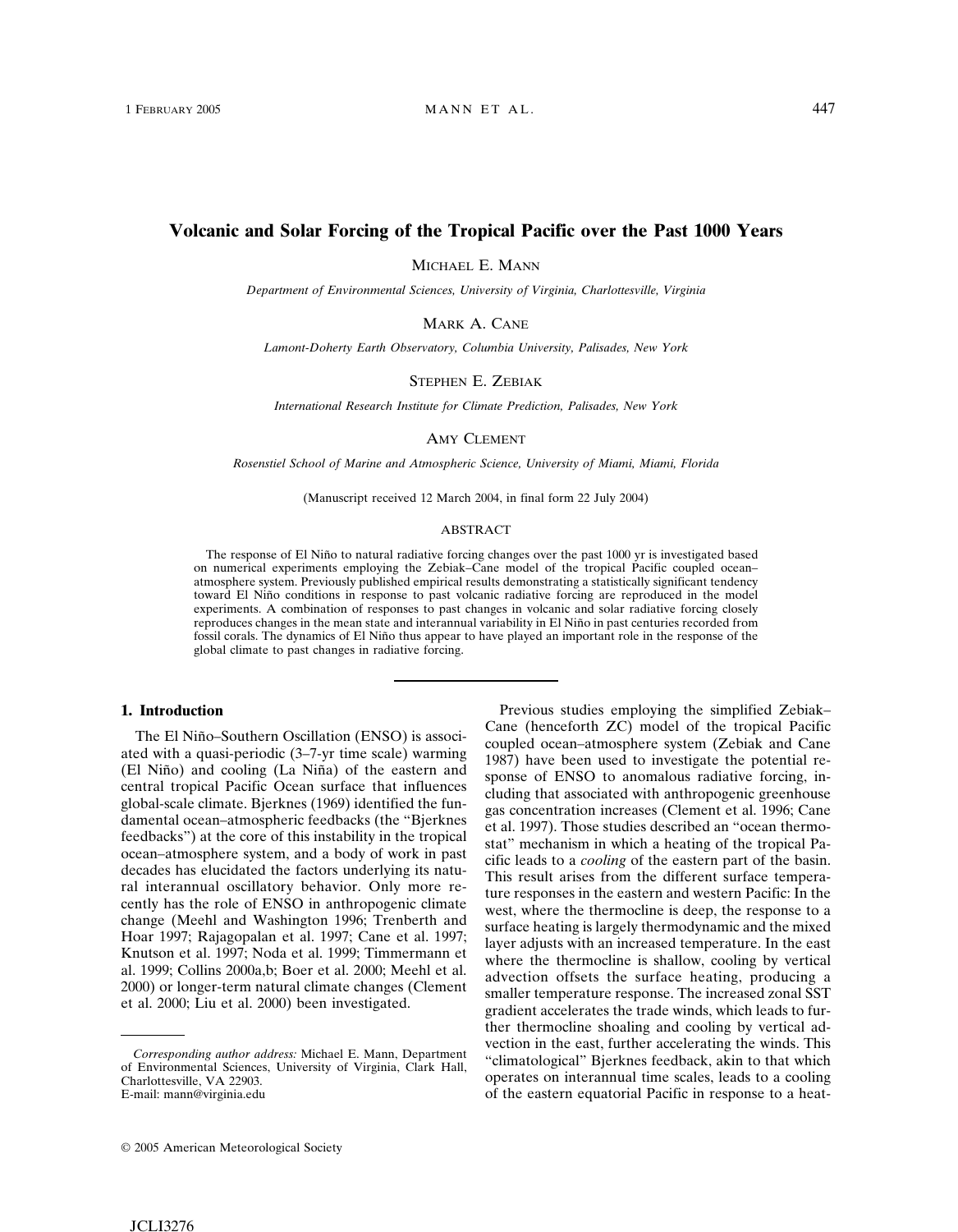ing of the basin. Clement et al. (1996) and Cane et al. (1997) referred to this response as "La Niña–like" since there is a cooling in the east, as during a La Niña event, but there is also a warming in the west, which does not generally occur during La Niña. Further, such a response is La Niña–like (and the reverse pattern of response to a *cooling* of the basin is "El Niño–like") in that it resembles the characteristic ENSO pattern, but rather than being associated with a distinct ENSO event, it is associated with a shift in both mean state and variability toward such conditions on a multiyear or even multidecadal time scale. In this paper, we thus use the terminology El Niño–like to mean a warmer eastern equatorial Pacific and increased ENSO variability, and La Niña–like to mean a cooler eastern equatorial Pacific and decreased variability.

The feedbacks governing the above response are often not well represented in coarser-resolution global coupled models (Latif et al. 2001). The response of the zonal gradient in the tropical Pacific of such models to heating of the surface by higher levels of greenhouse gases is quite model dependent (Collins 2000b), possibly because of the behavior of certain feedbacks in the models (e.g., cloud radiative feedbacks) that respond differently in different models and are admittedly absent in the ZC model.

Here we investigate the response of ENSO to estimated changes in *natural* radiative forcing associated with explosive volcanic and solar radiative forcing changes over the past 1000 yr. Several new and distinct insights from the paleoclimate record of the past few centuries guide these investigations: (i) An analysis of reconstructed sea surface temperature (SST) patterns over the past few centuries (Waple et al. 2002) indicates greater warming in the western Pacific warm pool than in the central or eastern tropical Pacific in association with estimated past increases in solar irradiance, reminiscent of a La Niña–like anomaly in response to increased solar irradiance. (ii) An empirical analysis of proxy-based reconstructions over the past three centuries (Adams et al. 2003) finds statistical evidence for a tendency for El Niño conditions during the first few years following explosive tropical volcanic eruptions (with a tendency for a subsequent rebound into La Niña conditions). This evidence seems to substantiate previous claims of a relationship between tropical volcanic eruptions and El Niño events based on the relatively short instrumental record (Handler 1984), though such claims are controversial (e.g., Nicholls 1990; Robock 2000). (iii) Century-scale changes in the state of ENSO appear to have varied oppositely with those in hemispheric or global mean temperature over the past millennium. Cobb et al. (2003) provide evidence (in terms of both mean state and interannual variability) for an El Niño–like state during the otherwise generally cold seventeenth century (e.g., Crowley 2000; Mann et al. 2003) and a La Niña–like state during the otherwise relatively mild twelfth and thirteenth centuries (Crowley 2000; Mann et al. 2003). Hendy et al. (2002) similarly find evidence for a relative absence of cooling in the tropical Pacific during the otherwise cold late sixteenth–nineteenth centuries, while Jones et al. (2001) show evidence for a shift to an El Niño–like mean state during the late seventeenth century/early eighteenth century. Verschuren et al. (2000) provide lake-level evidence in equatorial east Africa (Kenya) for peak wet conditions during the mid-seventeenth to the mideighteenth centuries, and dry conditions during the early (eleventh–thirteenth) centuries of the millennium, reminiscent of anomalies typically associated with El Niño and La Niña conditions, respectively. A similar pattern of drought in earlier centuries and wet conditions in later centuries in the desert southwest of North America (Woodhouse and Overpeck 1998; Cook et al. 2004) favors this interpretation as well.

Each of the above observations seems to suggest a relationship that is consistent with the thermostat mechanism of Clement et al. (1996) whereby the temperature of the eastern equatorial Pacific varies negatively with changes in radiative forcing as discussed earlier. In this study, we propose an internally consistent framework—that is, the influence of the "thermostat" mechanism of Clement et al. (1996) active in the ZC model—for explaining each of these observations, employing experiments with a relatively simple model of the coupled tropical Pacific ocean–atmosphere system forced by estimated changes in past natural radiative forcing.

## **2. Methods**

Experiments are performed with the ZC model of the tropical coupled Pacific ocean–atmosphere system (Zebiak and Cane 1987). While global coupled ocean– atmosphere models are capable of simulating ENSO (albeit with some shortcomings; Latif et al. 2001), such models are too computationally expensive to perform many 1000-yr-long integrations. Isolation of the signals of interest in this study requires, as discussed below, ensembles of multiple realizations of millennial forcing scenarios. Moreover, in a global coupled model tropical and extratropical processes and coupling between them must be considered in analyzing the response of the model to a particular forcing scenario. By contrast any response that is observed in our experiments employing the ZC model must, by design, arise from intrinsic tropical Pacific climate mechanisms.

Naturally, there are other potentially important responses associated with cloud radiative feedbacks, or large-scale monsoonal responses, or extratropical feedbacks on the Tropics, that are not included in the ZC model. However, that our model results are in agreement with data, as shown below, suggests that the essence of the response, the dynamical thermostat of Clement et al. (1996), is a potentially important mecha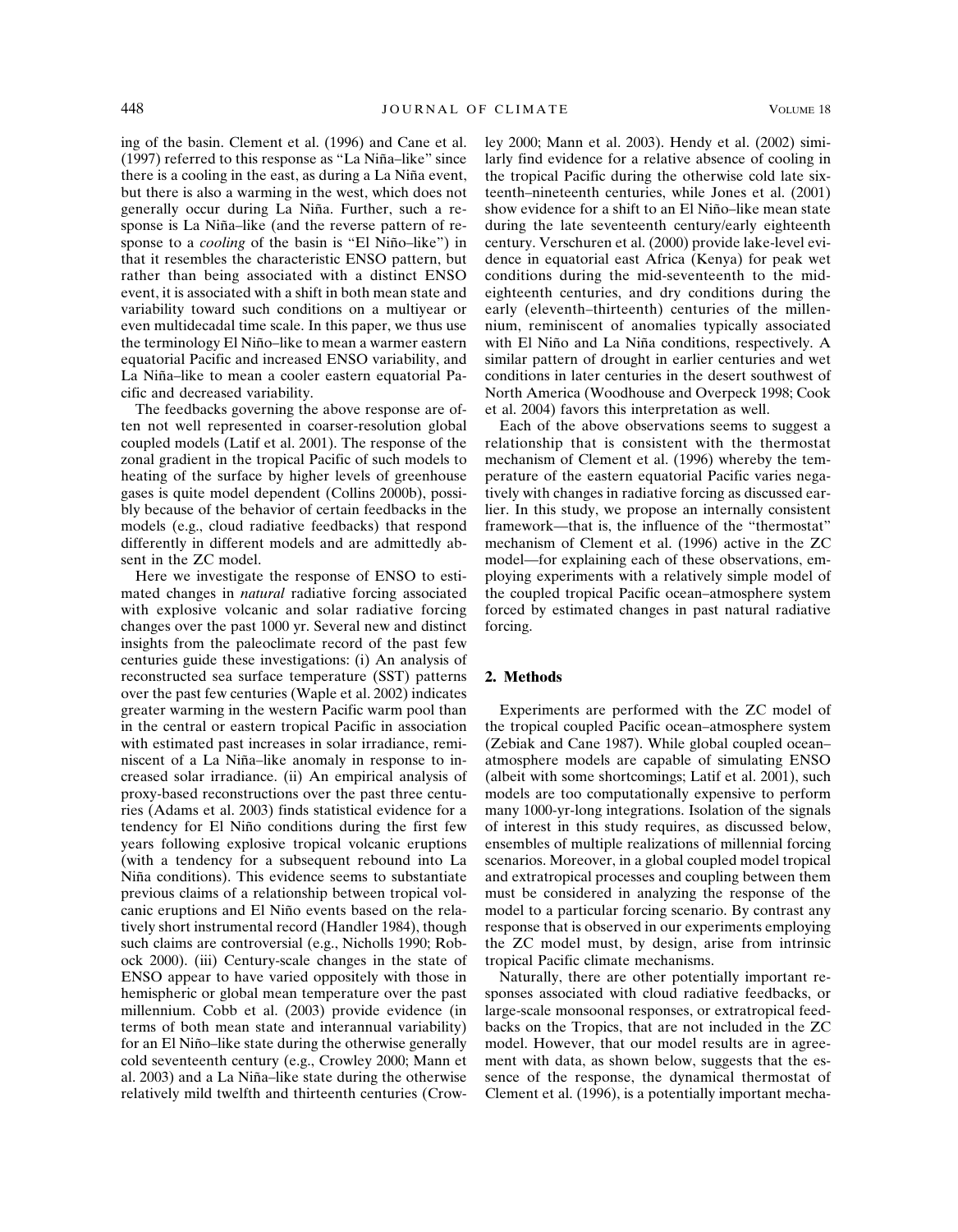nism operating in nature. This mechanism is observed in at least one global coupled ocean–atmosphere model (Otto Bliesner et al. 2003). It is possible that we are getting the right answer for the wrong reason, or an incomplete answer, and that the observed changes are due to processes absent in the ZC model. Similar experiments carried out with global coupled ocean–atmosphere models would provide additional insights to those offered by our analysis.

It should be noted that changes in mean state cannot be separated from changes in interannual variability in these experiments. Intervals of increased variability (increased frequency and amplitude of individual interannual events) are associated with a mean warming of the eastern equatorial Pacific in the ZC model (though not in all coupled models; e.g., Arblaster et al. 2002). This is due to the skewness of the variability about the base (zero anomaly) state in the model, with El Niño events typically characterized by large positive departures and La Niña events somewhat weaker negative departures. As Niño-3 warming associated with an El Niño event is greater than the cooling associated with a La Niña event, increases in the amplitude of interannual variability are associated with a more El Niño–like mean state in the ZC model, while decreases in the amplitude of interannual variability are associated with a more La Niña–like mean state. It should also be noted that the response of ENSO dynamics in the ZC model to radiative forcing is not linear. Clement et al. (1996) show that there is high sensitivity for small forcing, and lower sensitivity for large forcing. The nonlinearity of the response also means that the response to combined (e.g., solar  $+$  volcanic) radiative forcing is not simply the sum of the two individual responses.

### *a. Model experimental design*

Consistent with the ZC model formulation, the radiative forcing is imposed as an anomalous surface heat flux into the ocean mixed layer. We performed separate experiments employing (a) volcanic only forcing, (b) solar forcing only, and (c) combined (solar  $+$  volcanic) natural forcing, over the interval A.D. 1000–1999. To isolate the signal of the model's forced response from the considerable internal variability of the ZC model, we calculate mean responses from an ensemble of realizations of the response of the model to the different 1000-yr forcing scenarios. The initial conditions of each realization differ; each is started using different random conditions from a control simulation with fixed (A.D. 1000–1999 mean) radiative forcing. We employ Crowley's (2000) solar and volcanic radiative forcing estimates over the past 1000 yr, with some minor modifications. Since Crowley (2000) provides radiative forcing estimates representative of the hemispheric mean, we scale the estimates by a factor of 1.57 to yield an estimate of the associated equatorial radiative forcing required by the ZC model. This scaling assumes a cosine latitudinal dependence of top-of-the-atmosphere

radiative forcing anomalies associated with uniform changes in solar constant or optical depth. We ignore the slight latitudinal dependence of the forcing within the tropical domain (30°S to 30°N) of the ZC model. For simplicity, all volcanic eruptions are assumed to occur during the January of the eruption year, and responses are examined on a calendar (January–December) annual mean basis. All imposed radiative forcings are assumed uniform within the year, prescribed on an annual basis. Additional experiments demonstrate essentially identical results (i) if the volcanic forcing is instead prescribed on a monthly basis (through fitting of a smooth exponential decay to the annual mean radiative forcing estimates associated with each individual event), (ii) whether eruptions are assumed to occur during the boreal summer or winter, and (iii) whether the mean response is diagnosed based on a traditional calendar (January–December) or borealwinter-centered (June–May) annual mean basis.

As a diagnostic of the model's ENSO behavior, we evaluate the Niño-3 index of model SST anomalies in the eastern tropical Pacific region closely associated with El Niño and La Niña events (5°S–5°N and 90°–  $150^{\circ}$ W). We adopt the convention that the "year" date is defined by the January of the winter during which an El Niño event occurs.

#### *b. Radiative forcing estimates*

The hemispheric volcanic radiative forcing of Crowley (2000) is based on contributions from both extratropical and tropical explosive eruptions. However, the relevant eruptions are the ones that can provide a volcanic dust veil over the tropical Pacific domain of interest. The relevant volcanic forcing is thus provided only by eruptions occurring within the tropical band 30°S to 30°N. It should be noted that Adams et al. (2003), for this same reason, considered only tropical eruptions in examining the empirical evidence for the response of ENSO to past volcanic forcing. We thus remove from Crowley's (2000) volcanic radiative forcing series all events that have not been confirmed, based on available historical or geological information (Simkin and Siebert 1994), or bipolar ice core volcanic aerosol deposit evidence (Crowley 2000), as being of tropical origin. The timing of certain eruptions has been shifted by one or two years based on a recent reevaluation of the volcanic forcing chronologies (T. Crowley 2003, personal communication). Solar radiative forcing histories are somewhat uncertain, and a number of different reconstructions of solar irradiance have been produced in recent years (Crowley 2000; Lean et al. 1995, 2002), highlighting the uncertainty that still exists in the history of this forcing. We have used the solar irradiance reconstruction of Crowley (2000) based on a splice of the Lean et al. (1995) estimate with  $Be^{10}$  cosmogenic isotope evidence back to A.D. 1000, smoothing the resulting series with a 40-yr low-pass filter to insure homogenous frequency-domain fidelity to the imposed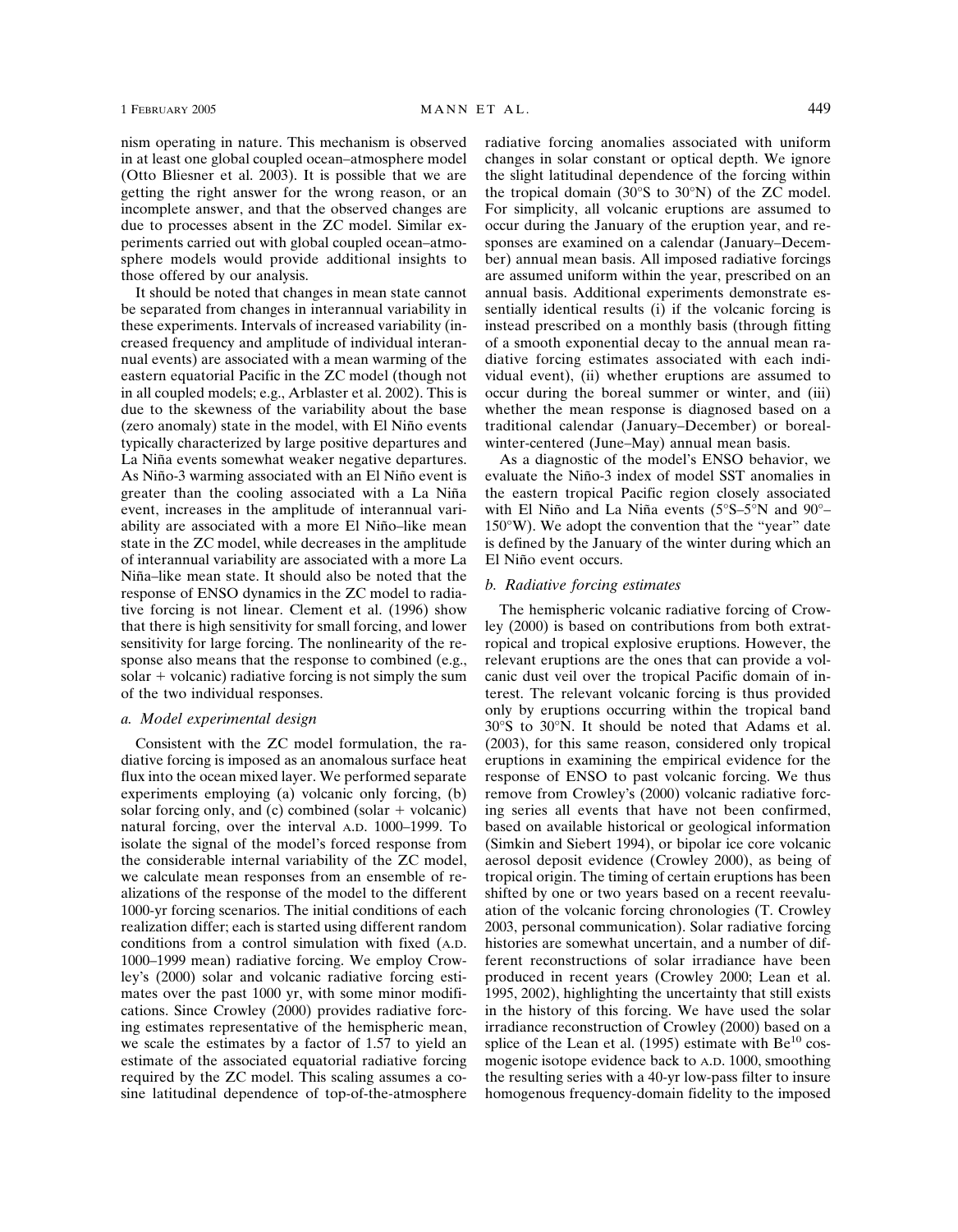forcing over time. The reconstruction is in the lower range of existing solar irradiance reconstructions, roughly 40% smaller in amplitude than Lean et al. (1995), smaller than several other reconstructions considered by Crowley (2000), and far smaller than the very large solar forcing recently used by Gonzalez-Rouco et al. (2003). However, the amplitude is about twice as large as alternative reconstructions based purely on the amplitude of the 11-yr solar cycle (Lean et al. 2002). We have thus chosen what we consider a "midrange" estimate of this uncertain long-term forcing. Modestly different results would be obtained if other solar forcing histories were used.

We do not consider in this study the potential impact of modern (nineteenth and twentieth century) anthropogenic forcing. While Cane et al. (1997) examined the possible influence of anthropogenic greenhouse gas concentration changes on twentieth-century ENSO trends, the magnitude and spatial pattern of total anthropogenic radiative forcing due to the combined effects of greenhouse gas and aerosol radiative forcing is not yet well constrained (Ramaswamy et al. 2001). Certain impacts, such as production of aerosol from biomass burning in Indonesia, for example, may represent a significant, yet difficult to estimate, radiative forcing over parts of the Indo–Pacific domain (Hauglustaine et al. 1999). Furthermore, the complicating impact of extratropical feedbacks associated with the subduction of extratratropical water masses may be more significant in a nonstationary scenario of steadily increasing forcing, suggesting the greater possibility of potentially offsetting extratropical feedbacks in such a scenario. We defer any discussion of potential anthropogenic impacts to future investigation.

## **3. Results**

In Fig. 1, we show the ensemble-mean Niño-3 response of the model to tropical volcanic and solar radiative forcing over the past 1000 yr. For an ensemble of 100 realizations of the response to the 1000-yr volcanic forcing scenario, an El Niño–like response (and weaker subsequent La Niña–El Niño cycling) is clearly observed in response to each tropical volcanic forcing event. For more modest ensembles (5 and 20 realizations, taken from the first 5 and first 20, respectively, of the 100-realization ensemble), the response to the weaker volcanic forcing events is largely lost in the noise of the ZC model internal variability. However, the response to the greater magnitude eruptions (especially the A.D. 1259 eruption and the eruptions of the early nineteenth century) are evident even in the most modest (five realization) ensemble. In fact, the responses to the largest eruptions are typically evident in individual realizations, consistent with the proposition that the signal should be detectable in the unique realization that the earth's climate has actually experienced over the past 1000 yr.



FIG. 1. Ensemble-mean ZC Niño-3 response to natural radiative forcing experiments over the period A.D. 1000–1999. (a) Response to tropical volcanic radiative forcing (red; anomaly in °C relative to A.D. 1000–1999 mean; scale provided on left axis) based on ensemble of 100 realizations. Radiative forcing (blue) is shown in W  $m^{-2}$  (scale provided on right axis). (b) Comparison of ensemble-mean responses to volcanic forcing [as in (a)] based on more modest ensembles of 20 (orange) and 5 (yellow) realizations. (c) Response to solar radiative forcing (red; anomaly in °C relative to A.D. 1950–1980 reference period) based on ensemble of 100 realizations. Maroon curve represents 40-yr smoothed response. Solar radiative forcing (blue) shown in W  $m^{-2}$  (relative to A.D. 1000–1999 mean).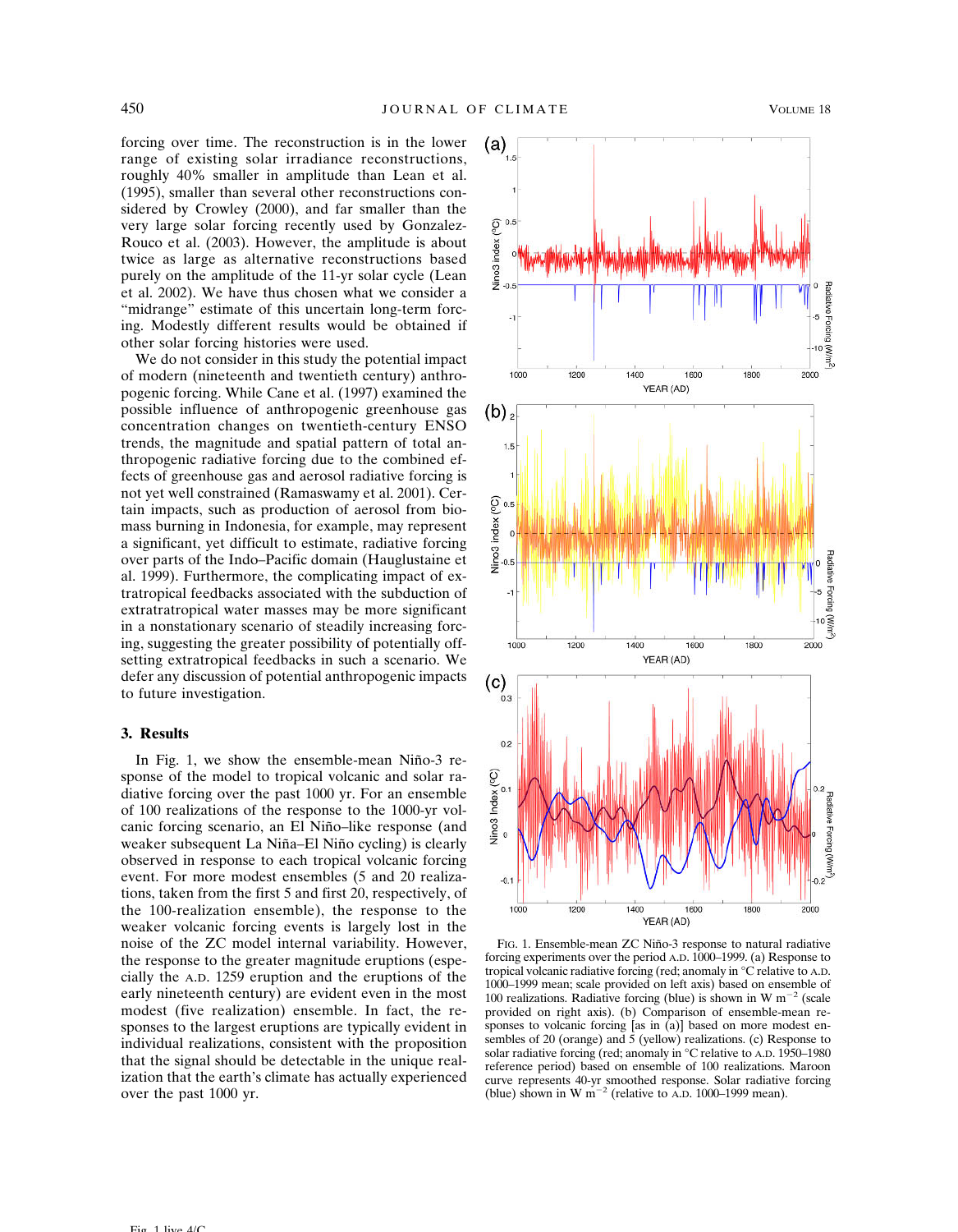The ensemble-mean Niño-3 response to volcanic forcing, which consists of individual impulsive forcings, is modest, averaging roughly to a  $0.2^{\circ}\mathrm{C}$  anomaly per  $-1$  $W m^{-2}$  forcing. (It should be noted that the response of the model to radiative forcing is not linear in the radiative forcing; see, e.g., Clement et al. 1996.) Interestingly, while the solar irradiance forcing is roughly an order of magnitude smaller than the volcanic forcing in its peak amplitude, the lower-frequency nature of the associated forcing (which is long compared to the interannual time scales characterizing El Niño events) allows a more equilibrated response to the forcing. On 40-yr and longer time scales, the ensemble-mean Niño-3 and solar forcing time series are strongly negatively correlated ( $r = -0.77$ , significant at the  $p = 0.001$ level taking into account serial correlation) with the response lagging the forcing by 5–20 yr (average of 14 yr), which is likely due to ocean adjustment processes in the model. The typical ensemble-mean Niño-3 response on the centennial time scale is approximately 0.5°C per  $-1$  W m<sup>-2</sup> (cf. the right and left scales of variation in Fig. 1c). Thus, while solar forcing is considerably weaker in peak amplitude to the volcanic forcing, the lower-frequency nature of the forcing appears to allow a substantially larger relative Niño-3 response.

In Fig. 2, we show the results of a "superposed epoch analysis" (SEA), similar to that used by used by Adams et al. (2003) to identify the Niño-3 response to tropical volcanic radiative forcing based on proxy reconstruction of volcanic forcing and ENSO indices back through the mid-seventeenth century. The SEA approach (see, e.g., Panofsky and Brier 1958; Bradley et al. 1987; Sear et al. 1987; Mass and Portman 1989) composites anomalies by their lead/lag relative to the timing of explosive volcanic eruption events to establish whether or not a statistically significant response to volcanic forcing is evident in a particular set of events. These analyses demonstrate the composite behavior preceding, coinciding with, and following tropical volcanic eruptions. Figure 2a shows the results using moderate eruptions (radiative forcing exceeding  $-2 \text{ W m}^{-2}$ ) between A.D. 1649 and 1868, the preinstrumental period considered by Adams et al. (2003) that includes seven eruptions (A.D. 1674, 1681, 1695, 1809, 1815, 1831, 1835). In Fig. 2b we show the results based on the seven largest eruptions (radiative forcing exceeding  $-4 \text{ W m}^{-2}$ ) over the full A.D. 1000–1999 period (the eruptions were in A.D. 1259, 1453, 1601, 1641, 1809, 1815, and 1831). We determined (positive and negative) 95% confidence levels for the post-eruption anomalies from the distribution of the pre-eruption composites. For both eruption lists, the results are highly reminiscent of the empirical results of Adams et al. (2003), showing a significant multiyear ENSO response. The response is characterized by a tendency for El Niño conditions to emerge in the year of the eruption, weaken, and exhibit damped subsequent oscillations between La Niña and El Niño conditions in subsequent years. Based on the 100 realizations, the probability of an El Niño event (Niño-3 anomaly  $> 1^{\circ}$ C) occurring in the year following a larger eruption (as in Fig. 2b) is 63%; for the eruptions between 1649 and 1868 (Fig. 2a) it is 55%. For comparison, the probability over all years is 33%. The approximate doubling of the probability of a warm event in the year following the eruption is similar to that observed by Adams et al. (2003).

It should be stressed that these results suggest a statistical, rather than deterministic, relationship between volcanic forcing and ENSO-like response. As discussed earlier (e.g., in the context of the discussion of Fig. 1b), in any one single realization of the actual climate, there is a sizable probability that an El Niño event will not occur. Only for the largest amplitude forcing events (e.g., A.D. 1259) is an El Niño–like response expected to be observed in almost any independent realization of the climate based on our experiments. For the relatively modest amplitude volcanic eruptions of the twentieth century (which contrast with numerous larger eruptions in prior centuries), it is difficult to relate the observed actual sequence of El Niño events to explosive volcanism (see Nicholls 1990; Robock 2000; Adams et al. 2003). Indeed, the fact that most El Niño events during the late nineteenth and twentieth century appear predictable more than a year in advance without including the effects of volcanic forcing (Chen et al. 2004) speaks to the likelihood that internal variability, rather than explosive volcanism, dominates the observed recent history of ENSO. The similarity in timing between certain notable recent El Niño events and large tropical forcing events (e.g., the 1982 El Chichón eruption and the 1991 Pinatubo eruption) may in fact be entirely coincidental. Our results, as the empirical results of Adams et al. (2003), suggest, however, that some changes in the statistical attributes of ENSO are in fact likely to be related to changes in explosive volcanic forcing over multidecadal or longer intervals.

In Fig. 3, we show the Niño-3 response (100 realization ensemble mean) for the combined solar  $+$ volcanic forcing from A.D. 1000–1999. Peak-to-peak variations on multidecadal and century time scales (Fig. 3b) range from 0.2° to 0.4°C, indicating climatically significant long-term change in ENSO mean state. Also shown is a history of ENSO inferred from oxygen isotopes in fossil corals. The corals, collected at Palmyra in the tropical central Pacific, are from intermittent time periods over the past millennium (see Fig. 3). The corals are interpreted as indicating warm-event (cold event) conditions for negative (positive) isotopic departures, based on extrapolation from recent conditions (Cobb et al. 2003). ENSO-related salinity and temperature influences in the region of Palmyra (which are currently associated with wet and warm conditions during a warm event) have a mutually reinforcing influence on oxygen isotopic fractionation (negative isotopic departures during warm events). An important caveat in this regard is that Palmyra lies at the fringe of the cold-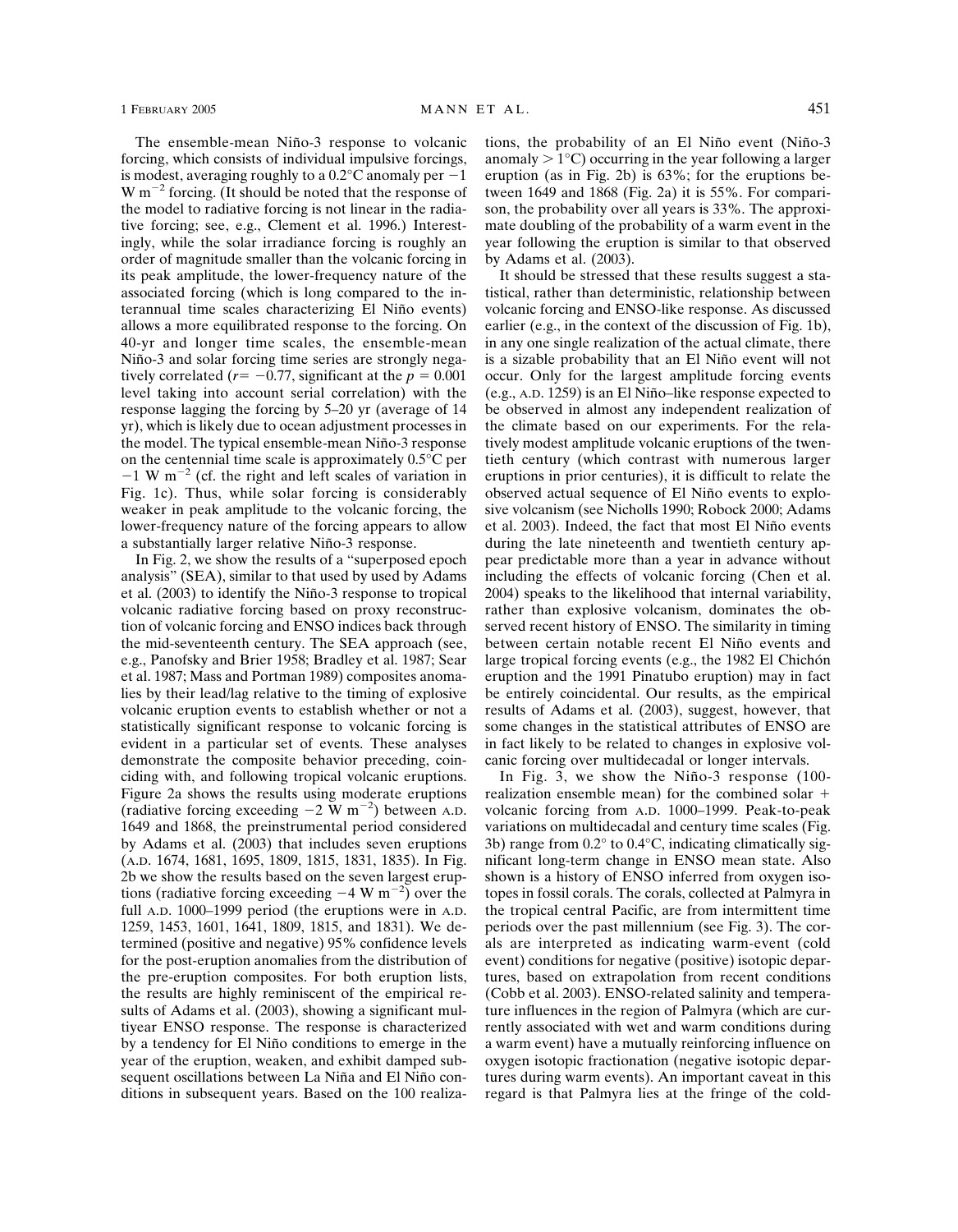

FIG. 2. SEA for volcanic forcing experiments based on composites of (a) the seven volcanic events exceeding  $-2 \text{ W m}^{-2}$  over the A.D. 1649–1868 period and (b) the seven volcanic forcing events exceeding  $-4 \text{ W m}^{-2}$  over the A.D. 1000–1999 period. Anomalies represent departures relative to the pre-eruption mean. Vertical solid lines indicate the timing of occurrence of the eruption, values prior to the eruption are shown as a scatterplot, while post-eruption values are shown as a continuous curve, to emphasize the structure in the post-eruption response. The horizontal dashed lines indicate  $\pm$  two standard error (approximate 95% confidence) intervals, while horizontal solid line indicates the composite pre-eruption mean. Year "0" defines the year during which the eruption occurs. Unlike Adams et al. (2003) we have not normalized event magnitudes prior to compositing.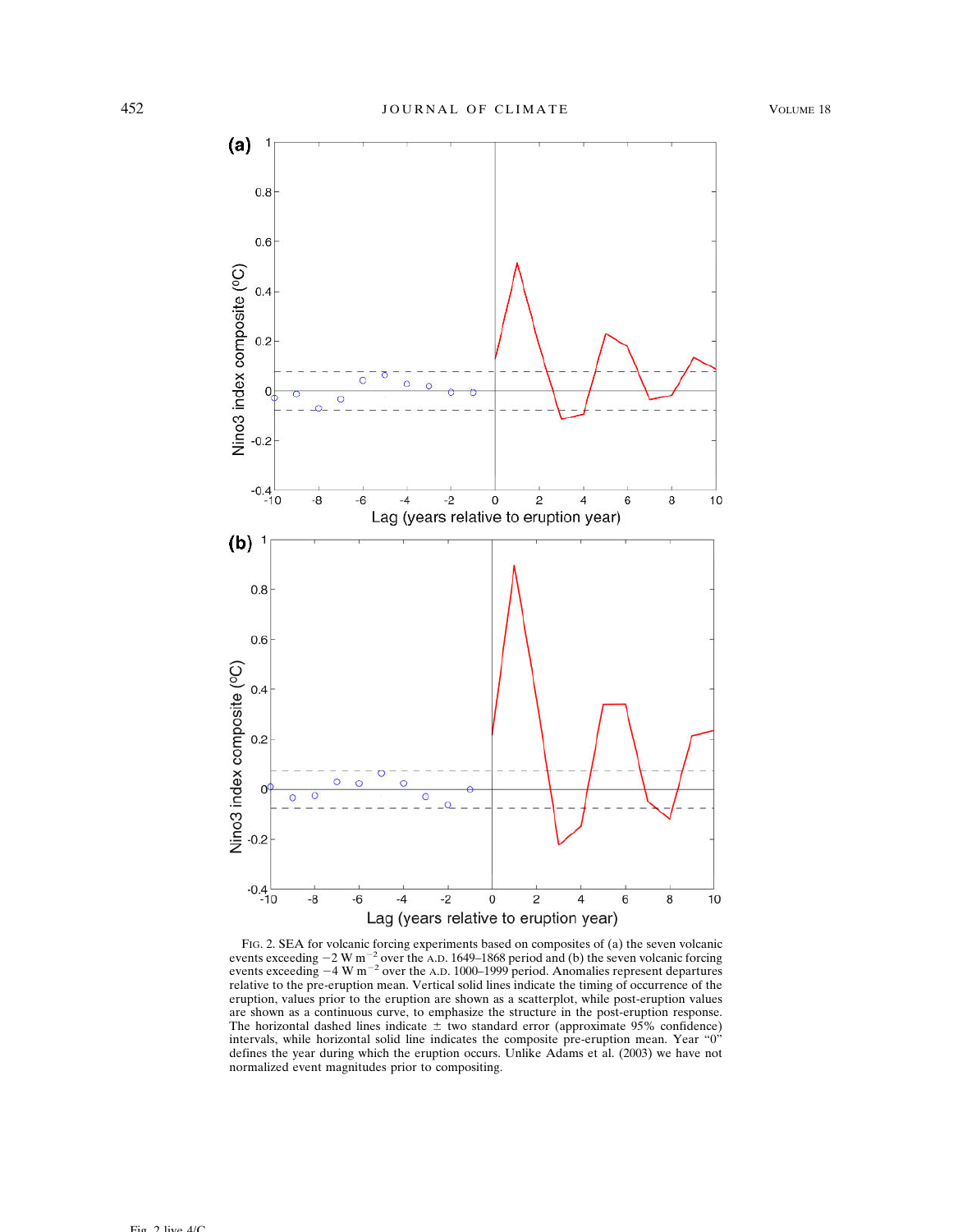

FIG. 3. Comparison of the ensemble annual mean Niño-3 response to the combined natural radiative forcing (volcanic  $+$  solar) over the interval A.D. 1000–1999. (a) Response (red; anomaly in °C relative to A.D. 1000–1999 mean) to radiative forcing (blue) based on ensemble of 100 realizations. (b) Comparison of model ensemble-mean Niño-3 (gray; anomaly in °C relative to A.D. 1950–80 reference period; 40-yr smoothed values shown by thick maroon curve) with reconstructions of ENSO behavior from Palmyra coral oxygen isotopes (blue; the annual means of the published monthly isotope data are shown). The coral data are scaled as described in the text, with warm-event (cold event) conditions associated with negative (positive) isotopic departures. Thick horizontal lines indicate averages of the scaled coral data for the three available time segments (blue) and the ensemble-mean averages from the model (red) for the corresponding time intervals. The associated interfourth quartile range for the model means (the interval within which the mean lies for 50% of the model realizations) is also shown (horizontal red dashed lines). The ensemble mean is not at the center of this range, because of the skewed nature of the underlying distribution of the model Niño-3 series. Also shown (green curve) is the 40-yr smoothed model result based on the response to volcanic forcing only, with the mean shifted to match that of the coral segments.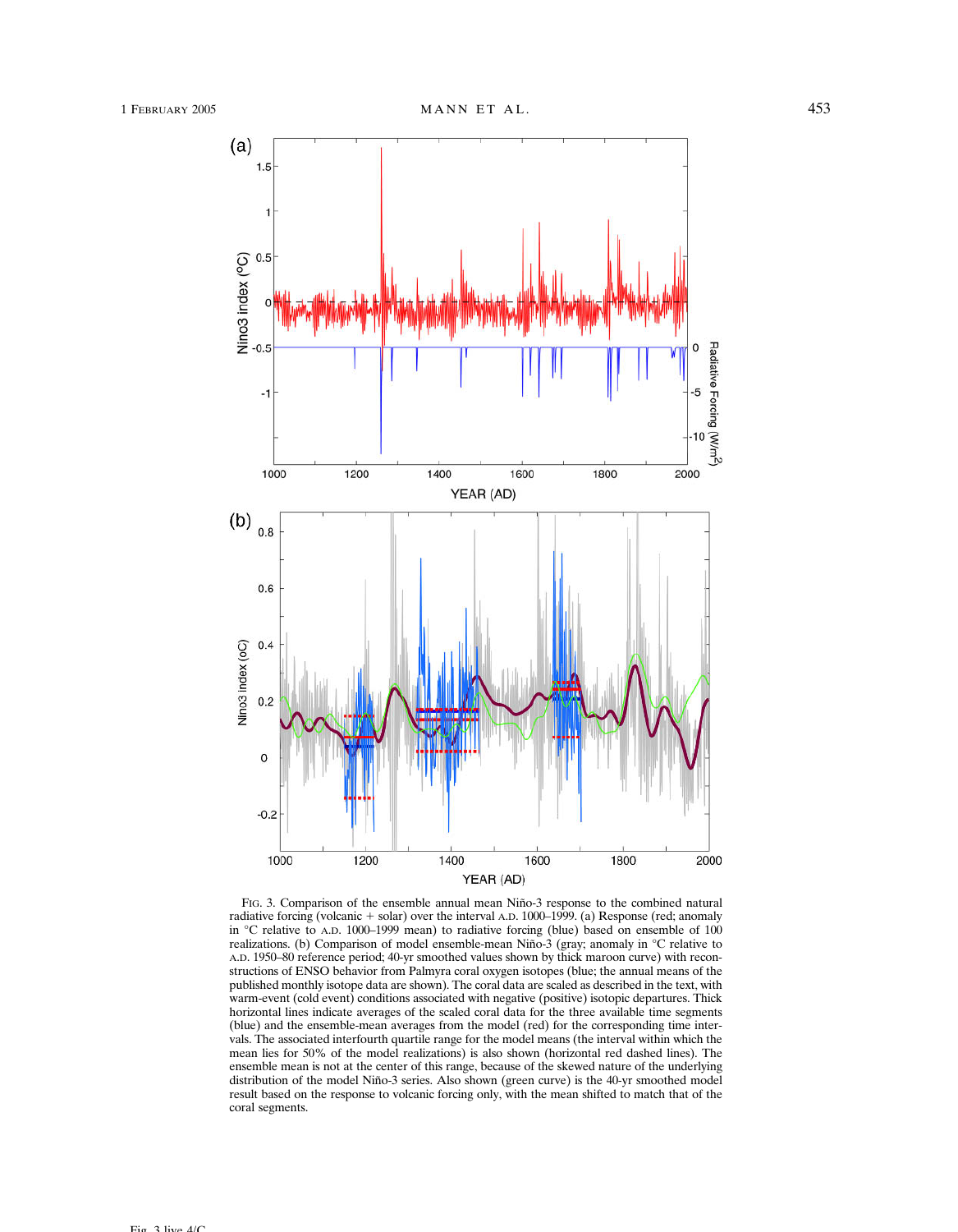tongue region of the eastern tropical Pacific, a region where the relationship between SST changes and patterns of convection/precipitation might have changed as the mean climate changed. If so, then the quantitative relationship between isotopic departure and indices of ENSO such as the Niño-3 index may not be stationary over time. It is unlikely, however, that the *sign* of the relationship between ENSO indicators and isotopic departures would have changed back in time.

The coral data have been standardized to have the same mean and annual standard deviation as the composite Niño-3 series when averaged over all three overlapping segments. The means and standard deviations of the individual segments are allowed to vary. This imposes an implicit amplitude scale on the Niño-3 history inferred from the isotope data. If, instead, the isotope data are scaled based on the relationship between the twentieth-century coral segment (not shown) and the overlapping instrumental Niño-3 record, the inferred changes in Niño-3 are approximately twice as large. As discussed above, however, it is not clear that such a twentieth-century scaling will precisely hold back in time.

As the coral reconstruction provides only one realization of the history of ENSO in past centuries, it would be quite surprising if the ensemble-mean response of even a perfect model would match the observations exactly, especially at the seasonal to interannual time scale where intrinsic ENSO variability dominates, and where dating uncertainties in the coral records make precise comparisons perilous. However, the agreement between predicted and observed lowfrequency changes in mean state, which should be more robust based on statistical sampling considerations, is notable: cold late-twelfth/early-thirteenthcentury central/eastern tropical Pacific SSTs, moderate fourteenth/early-fifteenth-century central/eastern tropical Pacific SSTs, and warm late-seventeenth-century central/eastern tropical Pacific SSTs occur in both model and observations. For each of the three available segments the means of the observations and the model ensemble mean are consistent within the sampling distribution from the ensemble. Moreover, the lateseventeenth-century and late-twelfth/early-thirteenthcentury means are statistically different in the model simulations (the interfourth quartile range for the mean of the latter period lies entirely above the ensemble average mean of the earlier period, indicating that the mean of the later period would be expected to be higher than that of the earlier period in roughly seven out of every eight realizations). Given the model prediction, we can therefore conclude that the later period would be likely to have a greater mean than the earlier period in the one observed realization (i.e., that provided by the coral data) with a roughly 90% probability. A close similarity is also found in the changes in the amplitude of interannual variability between different time intervals. The numerous large El Niño events of

the late seventeenth century and the lack of large El Niño events in the late twelfth/early thirteenth century are similar for both model and observations; in the model, this difference is associated primarily with an abundance and absence, respectively, of large volcanic forcing events at those times. The increase in standard deviation in the seventeenth-century interval relative to the twelfth/thirteenth-century interval is statistically significant for both the coral observations and the model simulations (observations: 0.19 versus 0.15; model: 0.21 versus 0.16;  $p < 0.1$  for the difference in both cases). A comparison with the low-frequency changes in Niño-3 due to volcanic forcing only (Fig. 3c) indicates that many of the low-frequency changes in mean and variability arise from volcanic forcing alone, with solar forcing generally playing a secondary role. Thus, the results shown are likely to be qualitatively correct even in the face of relatively large uncertainties in the amplitude of solar radiative forcing in past centuries.

A caveat that should be noted in the comparisons with the coral records is that if the alternative scaling discussed above is used (based on the statistical relationship between the model coral data and instrumental record during the twentieth century), the differences in means between the different coral segments are roughly twice as large, and the differences between the twelfth/thirteenth-century and seventeenth-century intervals fall moderately outside the interfourth quartile range of the model simulations. There are at least four possible reasons for this discrepancy: 1) the model is underestimating the true response of the system to natural radiative forcing changes, 2) the true natural radiative forcing over the tropical Pacific in past centuries is greater than assumed in the radiative forcing estimates used, 3) the actual climate history is, in part, the result of a relatively unusual realization of the internal variability, or 4) long-term changes in mean state have changed the precise relationship between ENSO precipitation and temperature changes in the Palmyra region and thus the quantitative interpretation of the isotope departures in terms of, for example, Niño-3 temperatures. It is difficult to determine, at present, which of these explanations is most viable. As additional fossil coral evidence is recovered from the tropical central Pacific for other time periods, it should be possible to further examine the relationship between natural radiative forcing and past changes in the tropical Pacific. Observations from the mid-thirteenth century following the very large A.D. 1259 eruption, or during the early-nineteenth-century period of relatively intense tropical explosive volcanic activity should, given our simulations, indicate a pronounced tendency toward an El Niño state. Anthropogenic impacts, which are increasingly important subsequent to the midnineteenth century, are not considered in this study. Cane et al. (1997) suggest the possibility of a cooling central/eastern equatorial Pacific in response to down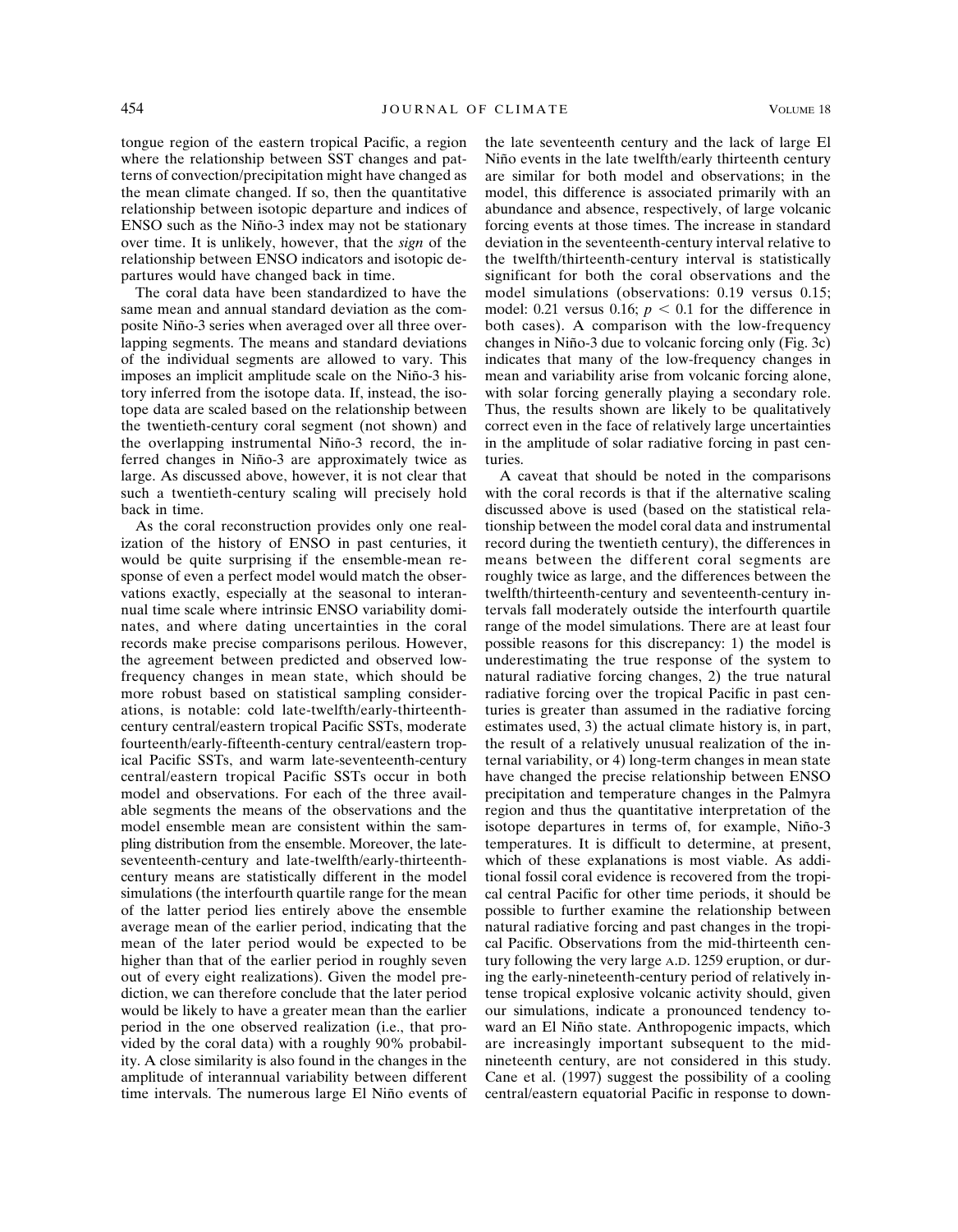ward longwave forcing by increasing greenhouse gas concentrations, consistent with the mechanisms discussed in this study. However, we caution the reader that the response to anthropogenic radiative forcing may, as discussed earlier, be more complicated than that associated with the natural radiative forcing changes considered in this study.

# **4. Conclusions**

Our model experiments reproduce the empirical observations of a short-term ENSO response to explosive tropical eruptions, as well as the tendency for an El Niño–like state in the tropical Pacific during the socalled "Little Ice Age" and a La Niña–like state during the so-called Medieval Warm Period. In the modern climate, moderate El Niño conditions are associated with a relative warming on the order of tenths of a degree (degrees Celsius) in global mean temperatures. Moreover, such conditions are associated with a pattern of widespread tropical warming but weaker warming or even cooling in some regions of the extratropics (Seager et al. 2003). The response of the tropical Pacific to radiative forcing isolated in this study thus implies both a decrease in the amplitude of the global or hemispheric-mean warming (cooling) associated with increased (decreased) radiative forcing in past centuries, and a decrease (increase) in the poleward temperature gradient between equator and midlatitudes in response to increased (decreased) radiative forcing. Such a response would argue for somewhat lower amplitude variability in actual hemispheric or global mean temperature in past centuries than is predicted by models that either do not resolve at all, or resolve incompletely, the physics underlying ENSO (e.g., Rind et al. 1999; Crowley 2000; Gonzalez-Rouco et al. 2003). This response would furthermore help to explain apparent evidence that extratropical temperature changes in past centuries (e.g., Esper et al. 2002) have been greater in amplitude than tropical (Hendy et al. 2002) or full hemispheric-scale (e.g., Mann et al. 2003) temperature changes. Future experiments using higher-resolution global coupled ocean–atmosphere models should provide further insights into the response of the tropical Pacific to past radiative forcing changes.

*Acknowledgments.* We thank Dr. Tom Crowley for help in revising the volcanic forcing series used in the study. This research was supported (M. E. M.) by the NOAA- and NSF-supported "Earth Systems History" program and the NSF Paleoclimate program (A. C.; Grant ATM-0134742).

#### REFERENCES

Adams, J. B., M. E. Mann, and C. M. Ammann, 2003: Proxy evidence for an El Niño–like response to volcanic forcing. *Nature,* **426,** 274–278.

- Arblaster, J. M., G. A. Meehl, and A. Moore, 2002: Interdecadal modulation of Australian rainfall. *Climate Dyn.,* **18,** 519–531.
- Bjerknes, J., 1969: Atmospheric teleconnections from the equatorial Pacific. *Mon. Wea. Rev.,* **97,** 163–172.
- Boer, J. G., G. Flato, M. C. Reader, and D. A. Ramsden, 2000: A transient climate change simulation with greenhouse gas and aerosol forcing: Experimental design and comparison with the instrumental record for the 20th century. *Climate Dyn.,* **16,** 405–425.
- Bradley, R. S., H. F. Diaz, G. N. Kiladis, and J. K. Eischeid, 1987: ENSO signal in continental temperature and precipitation records. *Nature,* **327,** 497–501.
- Cane, M. A., A. C. Clement, A. Kaplan, Y. Kushnir, D. Pozdnyakov, R. Seager, S. E. Zebiak, and R. Murtugudde, 1997: Twentieth-century sea surface temperature trends. *Science,* **275,** 957–960.
- Chen, D., M. A. Cane, A. Kaplan, S. E. Zebiak, and D. Huang, 2004: Predictability of El Niño over the past 148 years. *Nature,* **428,** 733–736.
- Clement, A. C., R. Seager, M. A. Cane, and S. E. Zebiak, 1996: An ocean dynamical thermostat. *J. Climate,* **9,** 2190–2196.
- -, and ——, 2000: Suppression of El Niño during the mid-Holocene by changes in the earth's orbit. *Paleoceanography,* **15,** 731–737.
- Cobb, K. M., C. D. Charles, H. Cheng, and R. L. Edwards, 2003: El Niño–Southern Oscillation and tropical Pacific climate during the last millennium. *Nature,* **424,** 271–276.
- Collins, M., 2000a: The El Niño–Southern Oscillation in the second Hadley Centre coupled model and its response to greenhouse warming. *J. Climate,* **13,** 1299–1312.
- 2000b: Understanding uncertainties in the response of ENSO to greenhouse warming. *Geophys. Res. Lett.,* **27,** 3509, doi:10.1029/2000GL011747.
- Cook, E. R., C. Woodhouse, D. M. Meko, and D. W. Stahle, 2004: Long-term aridity changes in the western United States. *Science,* **306,** 1015–1018.
- Crowley, T. J., 2000: Causes of climate change over the past 1000 years. *Science,* **289,** 270–277.
- Esper, J., E. R. Cook, and F. H. Schweingruber, 2002: Lowfrequency signals in long tree-ring chronologies for reconstructing past temperature variability. *Science,* **295,** 2250– 2253.
- Gonzalez-Rouco, F., H. von Storch, and E. Zorita, 2003: Deep soil temperature as proxy for surface air-temperature in a coupled model simulation of the last thousand years. *Geophys. Res. Lett.,* **30,** 2116, doi:10.1029/2003GL018264.
- Handler, P., 1984: Possible association of stratospheric aerosols and El Niño type events. *Geophys. Res. Lett.,* **11,** 1121–1124.
- Hauglustaine, D. A., G. P. Brasseur, and J. S. Levine, 1999: A sensitivity simulation of tropospheric ozone changes due to the l997 Indonesian fire emissions. *Geophys. Res. Lett.,* **26,** 3305–3308.
- Hendy, E. J., M. K. Gagan, C. A. Alibert, M. T. McCullock, J. M. Lough, and O. J. Isdale, 2002: Abrupt decrease in tropical Pacific sea surface salinity at end of Little Ice Age. *Science,* **295,** 1511–1514.
- Jones, P. D., T. J. Osborn, and K. R. Briffa, 2001: The evolution of climate over the last millenium. *Science,* **292,** 662–667.
- Knutson, T., S. Manabe, and D. Gu, 1997: Simulated ENSO in a global coupled ocean–atmosphere model: Multidecadal amplitude modulation and CO<sub>2</sub> sensitivity. *J. Climate*, **10**, 138– 161.
- Latif, M., and Coauthors, 2001: ENSIP: The El Niño simulation intercomparison project. *Climate Dyn.,* **18,** 255–276.
- Lean, J., J. Beer, and R. S. Bradley, 1995: Reconstruction of solar irradiance since 1610: Implications for climate change. *Geophys. Res. Lett.,* **22,** 3195–3198.
- Lean, J. L., Y.-M. Wang, and N. R. Sheeley Jr., 2002: The effect of increasing solar activity on the sun's total and open magnetic flux during multiple cycles: Implications for solar forcing